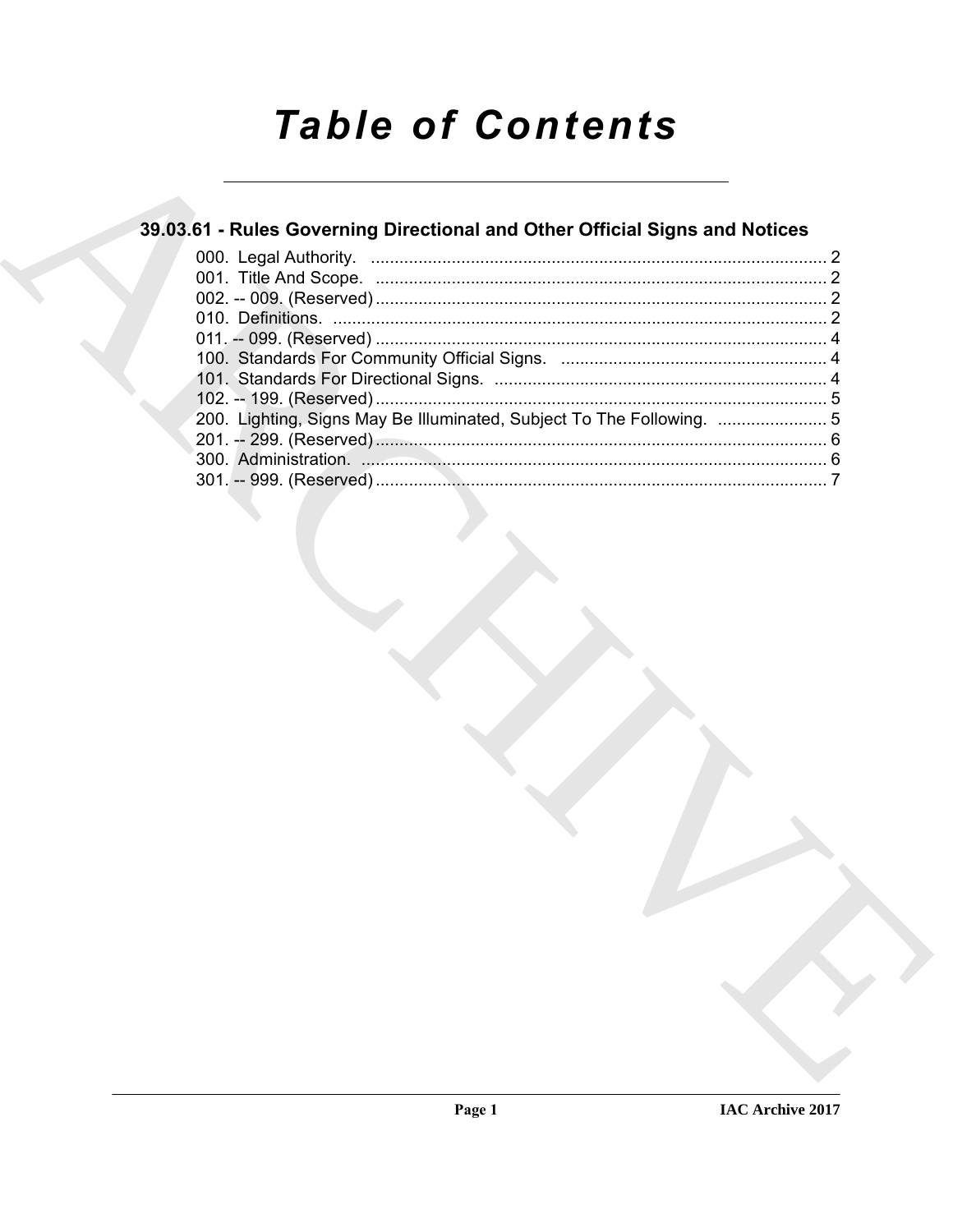(2-12-90)

**Section 000 Page 2**

existing highway or structure in a suitable state for use.

### U.S. Code, "Highways." (2-12-90) **09. Maintain or Place**. To allow to exist, subject to the provision of Chapter 19, Title 40, Idaho Code.

<span id="page-1-15"></span><span id="page-1-14"></span>**10. Maintenance**. To preserve from failure or decline, or repair, refurbish, repaint or otherwise keep an highway or structure in a suitable state for use.

<span id="page-1-13"></span><span id="page-1-12"></span>**08. Interstate System or Interstate Highway**. Any portion of the national system of interstate and

federal or state constitution or statutes.

**07. Freeway**. A divided highway with four (4) or more lanes for through traffic and full control of  $(2-12-90)$  $\alpha$  access.  $(2-12-90)$ 

defense highways located within the state, as officially designated, or as may hereinafter be so designated, by the Idaho Transportation Board, and approved by the Secretary of Transportation, pursuant to the provisions of Title 23,

<span id="page-1-11"></span><span id="page-1-10"></span>**Federal or State Law**. A federal or state constitutional provision or statute, or an ordinance, rule, or regulation enacted or adopted by this state or a federal agency or a political subdivision of this state pursuant to a

**38.03.51 - RULES GOVERNING DIRECTIONAL AND OTHER OFTICAL SIGNS AND NOTICES<br>
18.03.51 - RULES GOVERNING DIRECTIONAL AND OTHER OFTICAL SIGNS AND NOTICES<br>
18.1. LEVEL AND INSTEAD CONTINUES INTO A REPORT FOR THE SECOND AT TH 05. Erect**. To construct, build, raise, assemble, place, affix, attach, create, paint, draw, or in any way bring into being or establish, but does not include any of the foregoing activities when performed incident to the change of an advertising message or customary maintenance of a sign. (2-12-90) change of an advertising message or customary maintenance of a sign.

<span id="page-1-9"></span>**04. Directional Signs**. Signs containing directional information about public places owned or operated by federal, state, or local governments or their agencies; publicly or privately owned natural phenomena, historic, cultural, scientific, educational and religious sites; and areas of natural scenic beauty or naturally suited for outdoor recreation, deemed to be in the interest of the traveling public. (2-12-90)

<span id="page-1-8"></span>jurisdiction and maintained wholly at city expense. These signs shall display only the name of the city and driver directional information. Specific advertising is not allowed. **03. Department**. Idaho Transportation Department. (2-12-90)

right to erect and maintain, at city expense, a billboard displaying the name of the city at a location not to exceed one (1) mile from an interchange primarily serving that city. (2-12-90)

<span id="page-1-7"></span>**02. Community Official Signs**. Signs approved by a city, erected within its territorial or zoning

bypassed, but remains within five (5) miles of an interstate highway or primary freeway. Such communities have the

<span id="page-1-6"></span>**01. Bypassed Community Signs**. A form of community official sign erected when a city has been

<span id="page-1-3"></span>other official signs erected on highway right-of-way. (2-12-90) **002. -- 009. (RESERVED)**

<span id="page-1-1"></span>**000. LEGAL AUTHORITY.**

<span id="page-1-2"></span>**001. TITLE AND SCOPE.**

<span id="page-1-5"></span><span id="page-1-4"></span>**010. DEFINITIONS.**

**IDAPA 39 TITLE 03 CHAPTER 61**

<span id="page-1-0"></span>**39.03.61 - RULES GOVERNING DIRECTIONAL AND OTHER OFFICIAL SIGNS AND NOTICES**

This rule applies to advertising displays referred to and allowed under Section 40-1911(1), Idaho Code. (2-12-90)

The purpose of this rule is to set forth the following standards that apply to directional and other official signs and notices which can be erected and maintained adjacent to the right-of-way of the interstate and primary highway systems; that are visible from the main traveled way of those systems; and within the signing restrictions defined by Title 40, Chapters 1 and 19, Idaho Code, Beautification of Highways. These standards do not apply to directional and

For the purpose of this rule: (2-12-90) (2-12-90)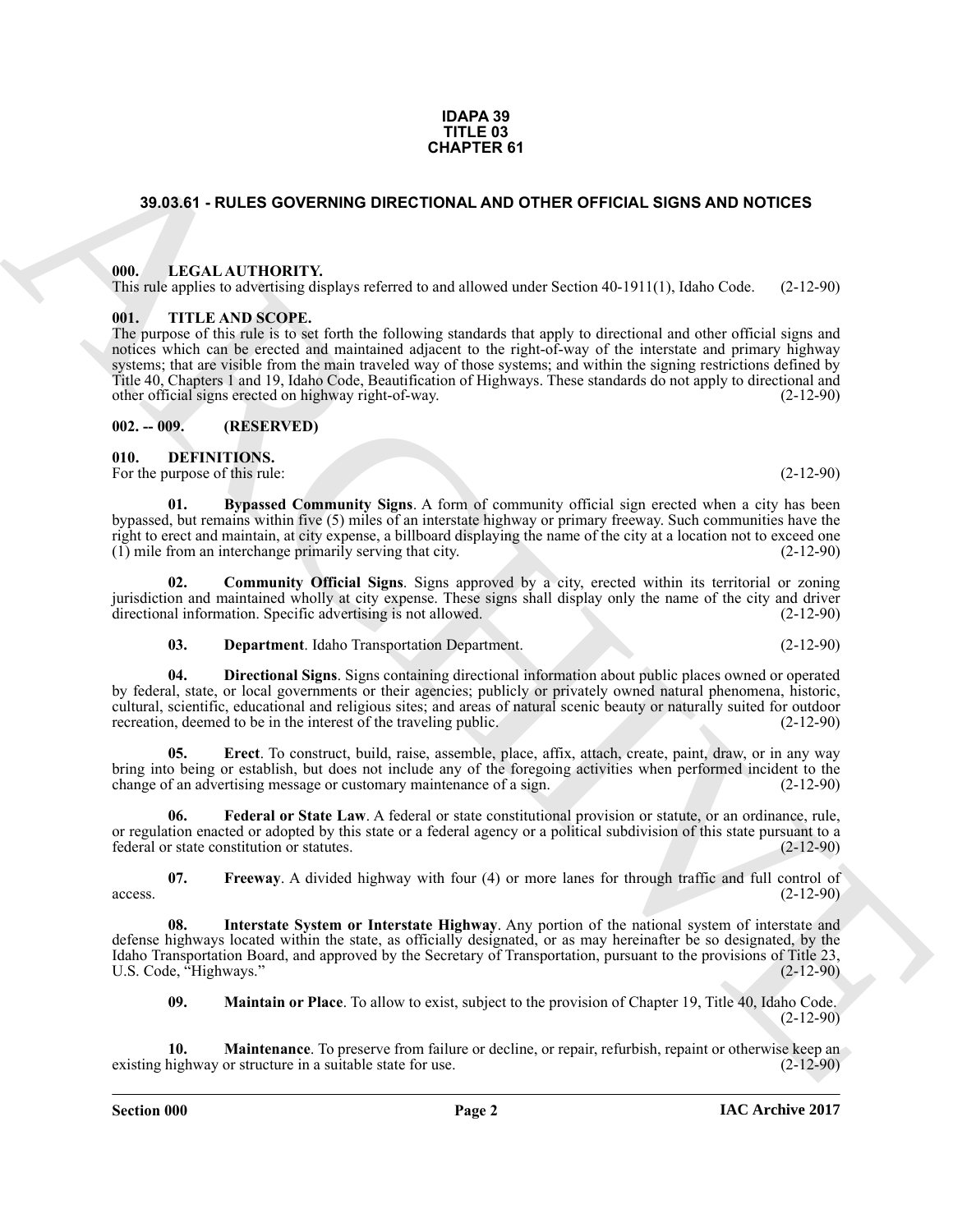<span id="page-2-1"></span><span id="page-2-0"></span>**11.** Main Traveled Way. The through traffic lanes of the highway, exclusive of frontage roads, lanes, and ramps. (2-12-90) auxiliary lanes, and ramps.

**Example Transportation Department<br>
Label Transportation Department<br>
2. Other Directed Way. The through tradit have only as the shapes exclusive of a boundary of the shapes results of the shapes of the shapes of the shap 12. Official Signs and Notices**. Signs and notices erected and maintained by public officers or public agencies within their territorial or zoning jurisdiction and pursuant to and in accordance with direction or authorization contained in federal, state, or local law for the purposes of carrying out an official duty or responsibility. Historical markers authorized by state law and erected by state or local government agencies or nonprofit historical societies may be considered official signs. (2-12-90)

<span id="page-2-2"></span>**13. Parkland**. Any publicly owned land which is designated or used as a public park, recreation area, or water fowl refuge or historical site. (2-12-90) wildlife or water fowl refuge or historical site.

<span id="page-2-3"></span>**14. Permit**. A written approval by the department covering location, size, lighting, spacing, number and message content requirements of permissible directional signs. (2-12-90)

<span id="page-2-4"></span>**15. Permit Application**. The form or format of information and data supplied by an individual, or organization to obtain approval for erection and maintenance of a directional sign. (2-12-90) agency, or organization to obtain approval for erection and maintenance of a directional sign.

**16. Primary System or Primary Highway**. Any portion of the highways of the state, as officially designated, or as may hereafter be so designated, by the Idaho Transportation Board, and approved by the Secretary of Transportation, pursuant to the provisions of Title 23, U.S. Code, "Highways." (2-12-90) of Transportation, pursuant to the provisions of Title 23, U.S. Code, "Highways."

<span id="page-2-6"></span><span id="page-2-5"></span>**17. Public Service Signs**. Signs located on school bus or other bus stop bench or shelter, which: (2-12-90)

**a.** Identify the donor, sponsor, or contributor of said shelters; (2-12-90)

**b.** Contain public service messages, which shall occupy not less than fifty percent (50%) of the area of (2-12-90) the sign;  $(2-12-90)$ 

**c.** Contain no other message; (2-12-90)

**d.** Are located on school bus or other bench or shelter authorized or approved by city, county, or state law, regulation, or ordinance, and at places approved by the city, county, or state agency controlling the highway involved; and  $(2-12-90)$ involved; and

**e.** May not exceed thirty-two (32) square feet in area. Not more than one (1) sign on each bench or shelter shall face in any one (1) direction. (2-12-90)

<span id="page-2-7"></span>**18. Public Utility Signs**. Warning signs, informational signs, notices, or markers which are customarily erected and maintained by publicly or privately owned public utilities, as essential to their operations. (2-12-90)

<span id="page-2-8"></span>**19. Regionally Known**. The attraction or activity must be known statewide and in one (1) or more g states. (2-12-90) adjoining states.

<span id="page-2-9"></span>**20. Rest Area**. Any area of particular scenic beauty or historical significance as determined by the federal, state, or local officials having jurisdiction thereof, and includes interests in land which have been acquired for the restoration, preservation, and enhancement of scenic beauty.

<span id="page-2-10"></span>**21. Service Club and Religious Notices**. Signs and notices, whose erection is authorized by law, relating to meeting of nonprofit service clubs or charitable associations, or religious services, which do not exceed eight (8) square feet in area. (2-12-90)

<span id="page-2-11"></span>**Sign**. An outdoor sign, light, display, device, figure, painting, drawing, message, placard, poster, billboard, or other thing which is designed, intended, or used to advertise or inform, any part of the advertising or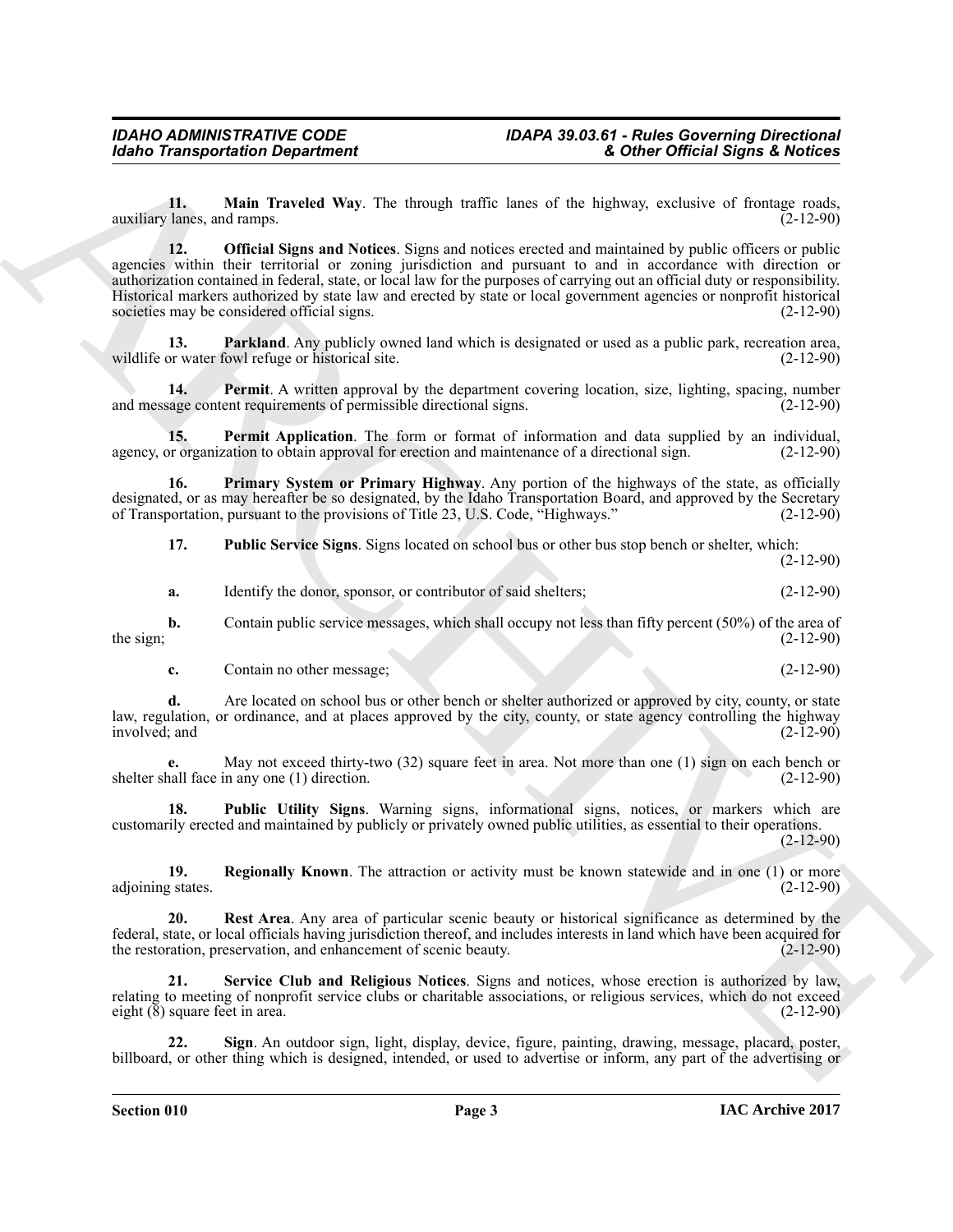## *Idaho Transportation Department*

informative contents of which is visible from any place on the main traveled way of the interstate or primary highway.  $(2-12-90)$ 

<span id="page-3-5"></span><span id="page-3-4"></span><span id="page-3-3"></span>**23.** State State of Idaho. (2-12-90)

**24. Territorial or Zoning Jurisdiction**. The geographical area located outside of any city or county limits for a distance of three  $(3)$  miles.

**25. Urban Areas**. Any geographical area within the city limits of any incorporated city having a population of five thousand (5,000) or more inhabitants. Population numbers referred to in this paragraph shall be determined by the latest United States census. (2-12-90)

<span id="page-3-6"></span>**26.** Visible. Capable of being seen (whether or not legible) without visual aid by a person of normal visual acuity.  $(2-12-90)$ visual acuity. (2-12-90)

#### <span id="page-3-0"></span>**011. -- 099. (RESERVED)**

#### <span id="page-3-8"></span><span id="page-3-7"></span><span id="page-3-1"></span>**100. STANDARDS FOR COMMUNITY OFFICIAL SIGNS.**

**01. Direction of Sign**. Only one (1) community sign may face the same direction of travel along a ute approaching the community. (2-12-90) single route approaching the community.

<span id="page-3-10"></span><span id="page-3-9"></span>**02. Location of Sign**. A community sign may not be located within two thousand (2,000) feet of an interchange, along the interstate system or other freeways (measured along the interstate or freeway from the nearest point of the beginning or ending of pavement widening at the exit from or entrance to the main traveled way) or located within one thousand (1,000) feet of an intersection of a primary route with another designated federal-aid route. Community signs may not be located within two thousand (2,000) feet of a rest area, park land or scenic area. (2-12-90)

More Transportation Department<br>
and the station of the stationary and the stationary and the stationary of the stationary of the stationary energy of the stationary of the stationary of the stationary of the stationary of **03.** Size of Sign. Community signs shall not exceed the following limits:  $(2-12-90)$ **a.** Maximum area -- Three hundred (300) square feet. (2-12-90) **b.** Maximum height -- Thirty (30) feet. (2-12-90) **c.** Maximum length -- Thirty (30) feet. (2-12-90) **101. STANDARDS FOR DIRECTIONAL SIGNS. 01. Prohibited Directional Signs**. The following directional signs are prohibited: (2-12-90)

<span id="page-3-12"></span><span id="page-3-11"></span><span id="page-3-2"></span>**a.** Signs advertising activities that are illegal under federal or state laws or regulations in effect at the location of those signs or at the location of those activities. (2-12-90)

**b.** Signs located in such a manner as to obscure or otherwise interfere with the effectiveness of an official traffic sign, signal, or device, or obstruct or interfere with the driver's view of approaching, merging, or intersecting traffic.

**c.** Signs which are erected or maintained upon trees or painted or drawn upon rocks or other natural (2-12-90) features.  $(2-12-90)$ **d.** Signs which are structurally unsafe or in disrepair. (2-12-90) **e.** Signs which move or have any animated or moving parts. (2-12-90) **f.** Signs located in rest areas, parklands, or scenic areas. (2-12-90)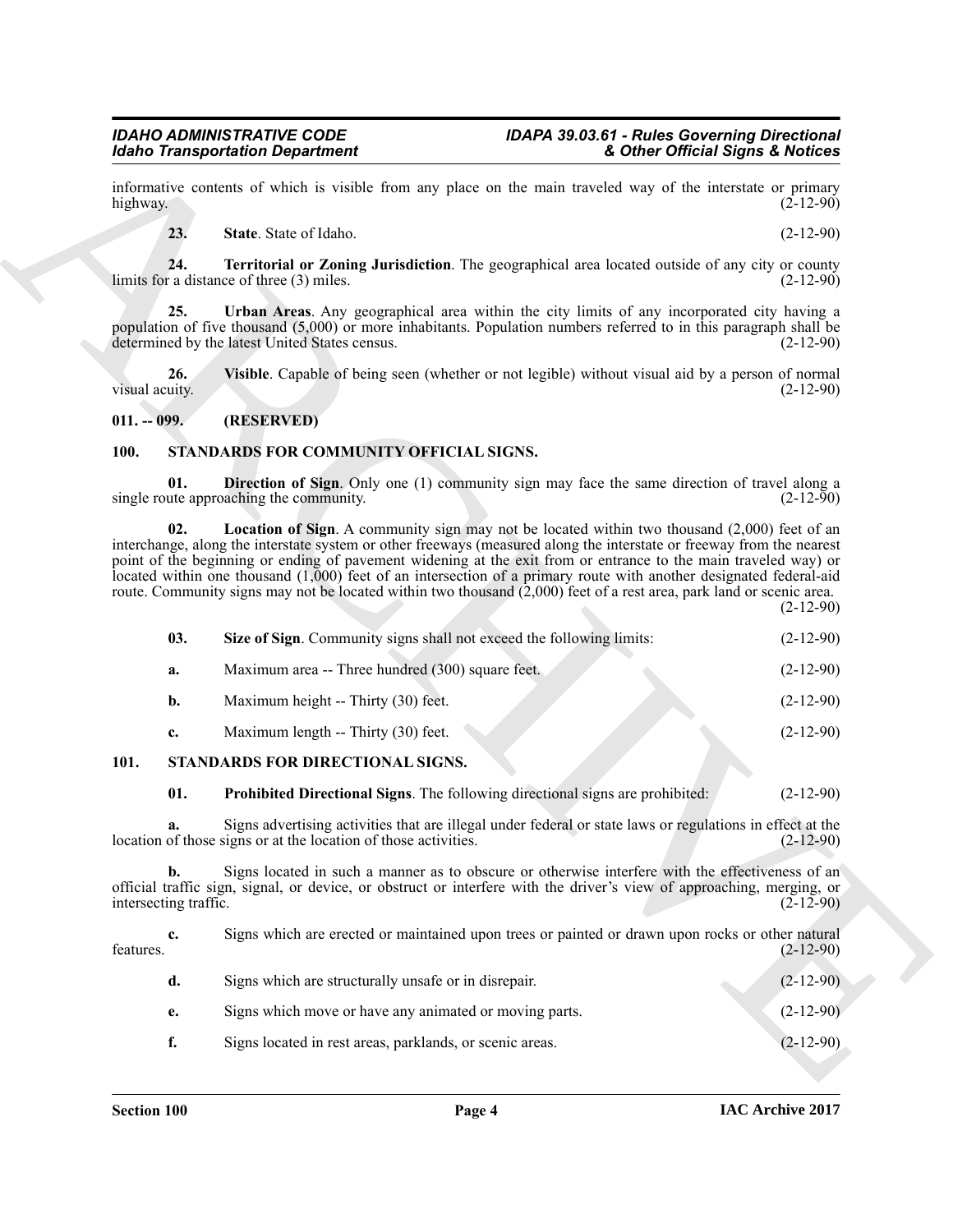#### *IDAHO ADMINISTRATIVE CODE IDAPA 39.03.61 - Rules Governing Directional Idaho Transportation Department & Other Official Signs & Notices*

**EXAMPLE CONSTRAINTS AND CONSTRAINTS AND CONSTRAINTS AND CONSTRAINTS AND CONSTRAINTS AND CONSTRAINTS AND CONSTRAINTS AND CONSTRAINTS AND CONSTRAINTS AND CONSTRAINTS AND CONSTRAINTS AND CONSTRAINTS AND CONSTRAINTS AND CON** Signs that advertise or call attention to an activity or attraction no longer in existence and/or olete signs. (2-12-90) abandoned or obsolete signs. **h.** Signs not maintained in a neat, clean, and attractive condition or in good repair. (2-12-90) **i.** Signs not designed to withstand a wind pressure of thirty (30) pounds per square foot of exposed (2-12-90)  $\text{surface}$ . (2-12-90) **j.** A sign installation that has not been issued an annual permit. (2-12-90) **02. Size of Directional Signs**. (2-12-90) **a.** Signs shall not exceed the following limits: Maximum area, one hundred and fifty (150) square simum height twenty (20) feet; maximum length, twenty (20) feet. feet; maximum height twenty  $(20)$  feet; maximum length, twenty  $(20)$  feet. **b.** All dimensions include border and trim, but exclude supports. (2-12-90)

#### <span id="page-4-7"></span><span id="page-4-6"></span>**03. Spacing of Directional Signs**. (2-12-90)

**a.** Each location of a sign must be approved by the department and the property owner on whose the sign is installed. (2-12-90) property the sign is installed.

**b.** A sign may not be located within two thousand (2,000) feet of an interchange, along the interstate system or other freeways (measured along the interstate or freeway from the nearest point of the beginning or ending of pavement widening at the exit from or entrance to the main traveled way), or located within one thousand  $(1,000)$  feet of an intersection of a primary route with another designated federal-aid route.  $(2-12-90)$ feet of an intersection of a primary route with another designated federal-aid route.

**c.** A sign may not be located within two thousand (2,000) feet of a rest area, park land, or scenic area. (2-12-90)

**d.** A sign shall not be located within one (1) mile of any other directional sign facing the same of travel. (2-12-90) direction of travel.

**e.** Not more than three (3) signs pertaining to the same activity and facing the same direction of travel rected along a single route approaching the activity. (2-12-90) may be erected along a single route approaching the activity.

**f.** Signs located adjacent to the interstate system shall be within seventy-five (75) air miles of the (2-12-90) activity. (2-12-90)

<span id="page-4-5"></span>**g.** Signs located adjacent to the primary system shall be within fifty (50) air miles of the activity.  $(2-12-90)$ 

**04. Message Content**. The message on directional signs shall be limited to the identification of the attraction or activity and directional information useful to the traveler in locating the attraction, such as mileage, route numbers, or exit numbers. Descriptive words or phrases and pictorial or photographic representations of the activity or its environs are prohibited. (2-12-90) or its environs are prohibited.

#### <span id="page-4-2"></span><span id="page-4-0"></span>**102. -- 199. (RESERVED)**

### <span id="page-4-1"></span>**200. LIGHTING, SIGNS MAY BE ILLUMINATED, SUBJECT TO THE FOLLOWING.**

<span id="page-4-3"></span>**01. Flashing or Moving Lights**. Signs which contain, include, or are illuminated by any flashing, ent. or moving light or lights are prohibited. intermittent, or moving light or lights are prohibited.

<span id="page-4-4"></span>**02. Lights Which Impair Driver Vision**. Signs which are not effectively shielded so as to prevent beams or rays of light from being directed toward any portion of the traveled way of a highway or which are of such intensity or brilliance as to cause glare or to impair the vision of the driver of any motor vehicle, or which otherwise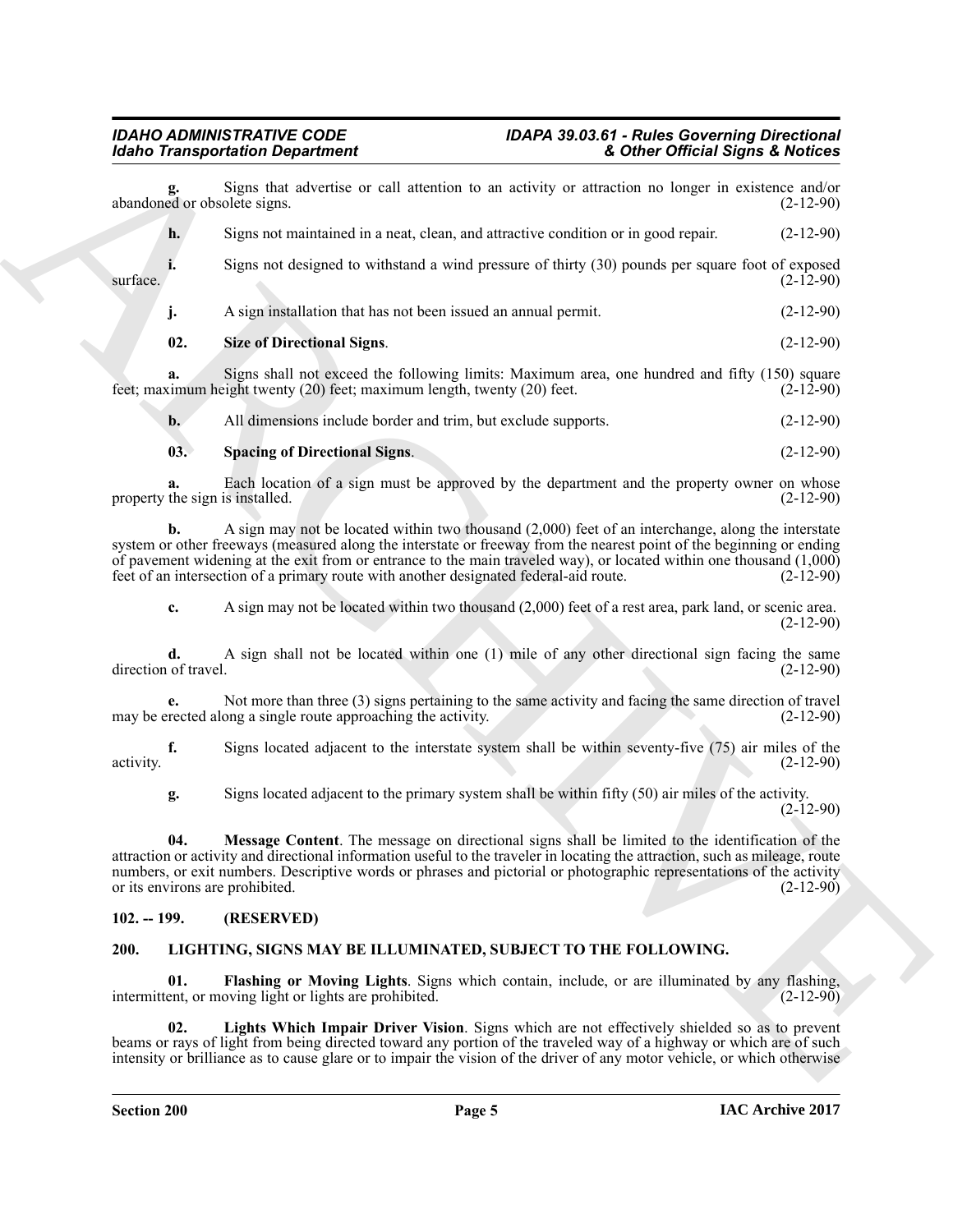## *Idaho Transportation Department*

## *IDAHO ADMINISTRATIVE CODE IDAPA 39.03.61 - Rules Governing Directional*

interfere with any driver's operation of a motor vehicle are prohibited. (2-12-90)

<span id="page-5-5"></span>**03. Interference With Traffic Sign, Device, or Signal**. A sign may not be so illuminated as to interfere with the effectiveness of, or obscure an official traffic sign, device, or signal. (2-12-90)

### <span id="page-5-0"></span>**201. -- 299. (RESERVED)**

### <span id="page-5-1"></span>**300. ADMINISTRATION.**

#### <span id="page-5-4"></span><span id="page-5-2"></span>**01. Selection Methods and Criteria**. (2-12-90)

**a.** Application for permits to erect and maintain directional and official signs under this regulation filed with the Idaho Transportation Department. Division of Highways. (2-12-90) shall be filed with the Idaho Transportation Department, Division of Highways.

**b.** The approval of applications of directional signs shall be based on the following criteria: Nationally or regionally known activity of outstanding interest to the traveling public; location of activity relative to highway and proposed signing plan; dominant attraction must be for edification and enjoyment of motorist, not touristoriented business or for generation of activity income; and Attraction or Activity shall have drinking water and toilet facilities meeting the Idaho Department of Health and Welfare standards. (2-12-90)

**c.** The applicant of directional signs shall furnish to the department the following data: Proposed sign plans including sign details, color, construction, shape, legend, lighting and location; letter of property owner approval of directional sign installation; department of Health and Welfare certification that water and toilet facilities meet Idaho standards; and documentation and explanation by applicant if it is a regionally known attraction or activity of outstanding interest to the traveling public. (2-12-90)

**d.** Applicants for directional signing shall furnish to the department, on request, information relating to the limits of their advertising program, need of directional signing for the traveling public, number of public visits, and such other information as deemed appropriate to assure compliance with federal regulations and state law. The applicant or other representatives may appear before the Idaho Transportation Board in case of controversy.

(2-12-90)

**e.** The applicant of community or bypassed community official signs shall furnish the department the ormation required in Subsection 300.01.c. same information required in Subsection 300.01.c.

### <span id="page-5-3"></span>**02. Permits**. (2-12-90)

**a.** Permit application forms may be secured at any office of the Idaho Transportation Department, Division of Highways. (2-12-90)

**b.** Permits shall be issued annually expiring on December 31 each year, but can be issued for a period han one (1) year as a matter of convenience. greater than one  $(1)$  year as a matter of convenience.

**c.** The initial permit application fee shall be ten dollars (\$10) with an annual renewal fee of three dollars (\$3). The initial application fee shall be nonrefundable. A fee shall not be prorated for a fraction of a year or be refunded for the balance of a permit period if the sign is removed. (2-12-90) be refunded for the balance of a permit period if the sign is removed.

**d.** A permit shall not be issued until the sign has been approved by the department. A valid permit may be transferred to another person or jurisdiction upon written notice to the department. (2-12-90)

Mohio Transportation Department<br>
and the state state and the state relation is a method as particular and the state and the state of the state of the state of the state of the state of the state of the state of the state **e.** A permit shall not be issued for a sign located adjacent to a fully-controlled access highway or freeway unless it has been determined that access to the sign can be obtained without violating the access control provisions of the highway. The department shall cancel a permit and require removal of the sign if it is found that the sign has been erected, maintained or serviced from the highway right-of-way at those locations where the department has acquired rights of access to the highway or rights of access have not accrued to the abutting property. In addition, the department may recover from the sign owner or person erecting, maintaining or servicing the sign, the amount of damage of landscaping, sodding, fencing, ditching or other highway appurtenances resulting from such acts.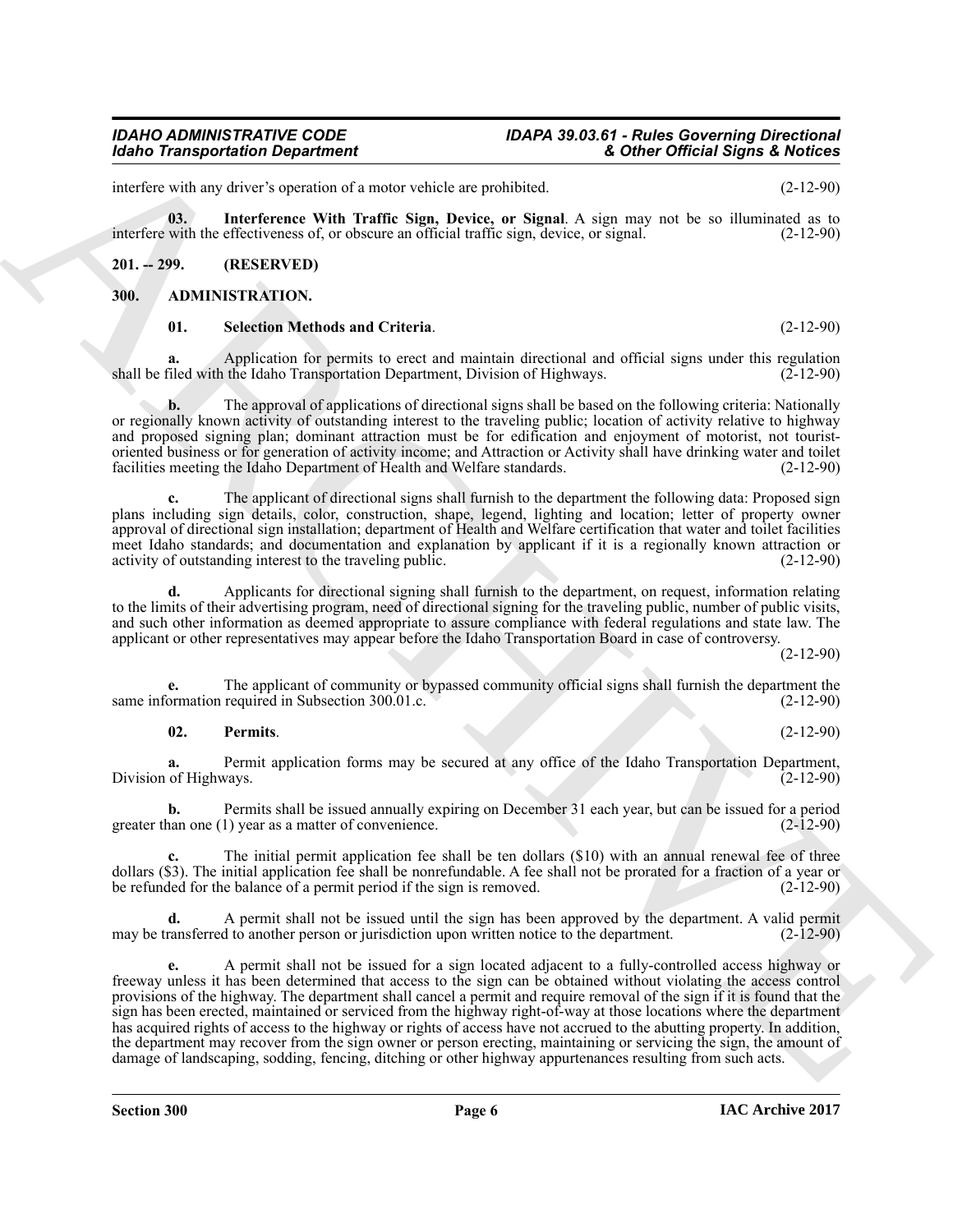#### *IDAHO ADMINISTRATIVE CODE IDAPA 39.03.61 - Rules Governing Directional Idaho Transportation Department & Other Official Signs & Notices*

(2-12-90)

**f.** The permit can be revoked by the state if the department determines that the applicant has knowingly supplied false or misleading information in his application for a permit or permit renewal. (2-12-90)

ARCHIVE **g.** Service club, religious notice and community official signs will require a permit but the fees will be g. Service club, religious notice and community official signs will require a permit but the fees will be waived. For permit purposes, service club and religious notice structures may have more than one (1) face but not mo more than  $six(6)$  faces.

<span id="page-6-0"></span>**301. -- 999. (RESERVED)**